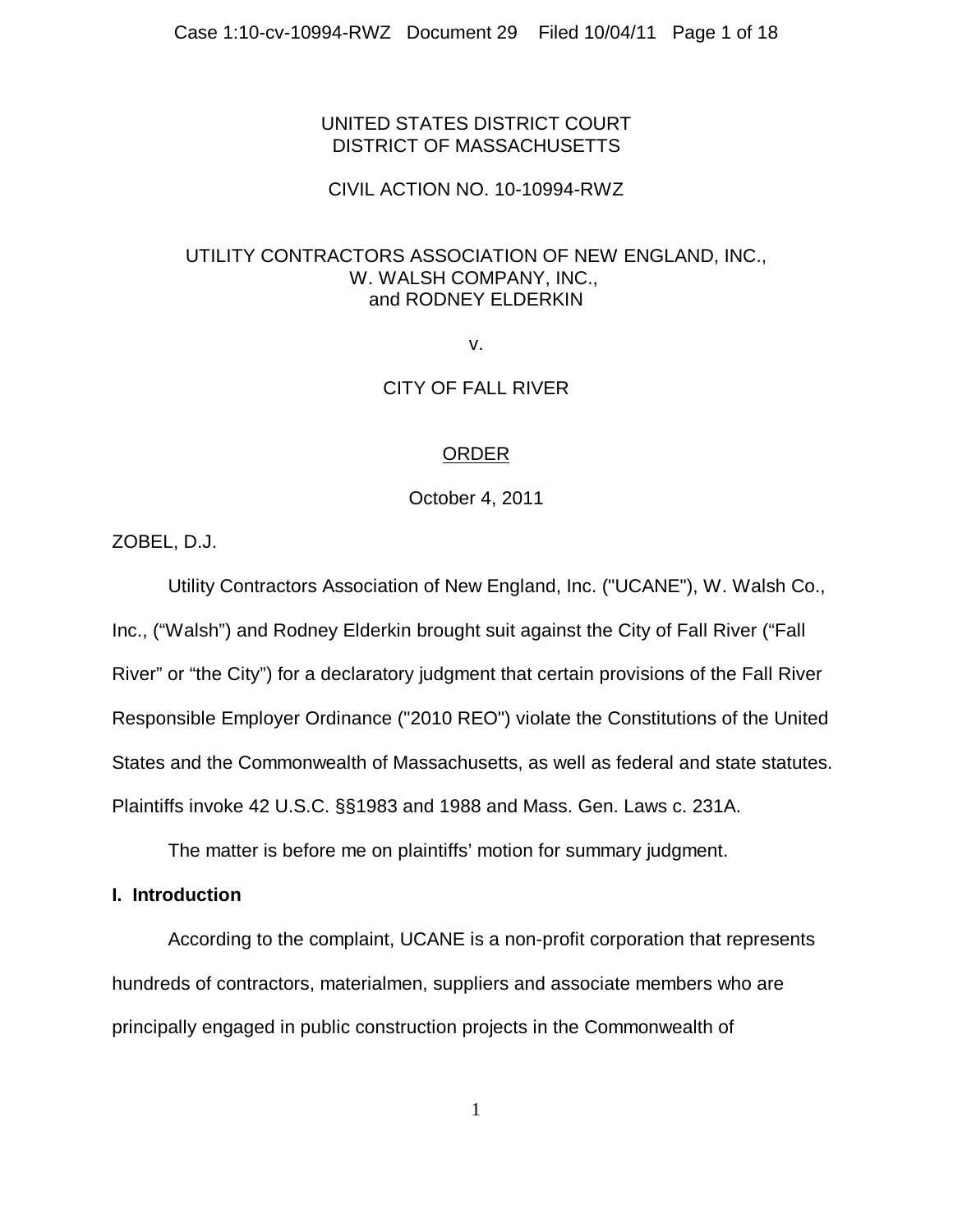### Case 1:10-cv-10994-RWZ Document 29 Filed 10/04/11 Page 2 of 18

Massachusetts and other New England states. Walsh is a construction contractor and member of UCANE; Rodney Elderkin is a citizen of Rhode Island and is employed by Walsh as a construction worker. The members of UCANE perform construction worth hundreds of millions of dollars annually.

Defendant City of Fall River ("Fall River") is a municipality within the Commonwealth of Massachusetts.

On April 15, 2010, Fall River passed the 2010 REO. That ordinance established certain mandates that contractors must meet to bid on construction projects funded by Fall River or federal grants or loans. Among the relevant provisions of the 2010 REO are the residency, apprenticeship, and health and welfare and pension plan provisions.

The residency provisions, Sections 2a(iv) and 2-945(a), require that 100% of the apprentices and 50% of all other workers for any construction project be Fall River residents.

The apprenticeship provisions, Sections 2a(iii) and (iv), require all contractors to maintain and participate in an active apprentice program that must have operated without suspension for at least three years prior to the bid date and which must have graduated at least two apprentices per year per trade for the same period.

Finally, Section 2a(v) requires contractors to furnish a pension/annuity plan for all employees on the project, and bidders and subcontractors to furnish, at their expense, hospitalization and medical benefits for all their employees employed on the project.

Plaintiffs assert that: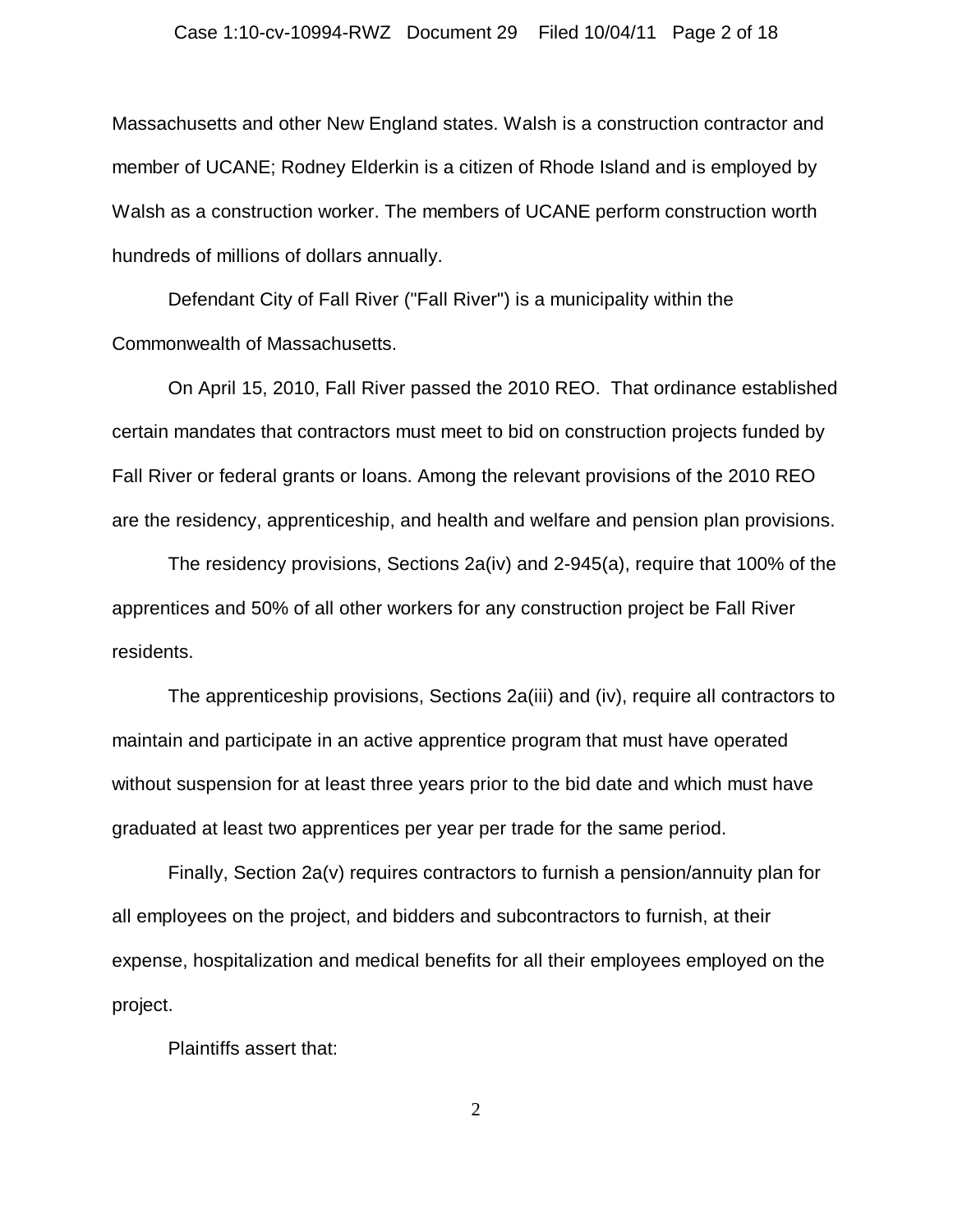- (1) the residency provisions violate the Privileges and Immunities clause of the United States Constitution and the due process and equal protection clauses of the Massachusetts Constitution;
- (2) the apprenticeship, health and pension provisions are preempted by ERISA;
- (3) the residency, apprenticeship, health and pension provisions violate the Home Rule Article of the Massachusetts Constitution which prohibits regulation of the private employer-employee relationship without statutory authority;
- (4) the apprenticeship provisions of the 2010 REO violate Massachusetts public bidding laws; and
- (5) the health care provisions of the 2010 REO violate Massachusetts prevailing wage laws.

The complaint alleges UCANE members bid on public works projects throughout Massachusetts including Fall River. Some UCANE members do not meet the residency requirements, do not have qualifying apprenticeship programs, or do not provide medical or pension benefits as required by the 2010 REO. Walsh bids on projects subject to the 2010 REO. Mr. Elderkin is an employee of Walsh but is not a resident of Fall River. The complaint alleges that as a result of the 2010 REO, Walsh, despite being ready and able, is disqualified from working on publicly-funded Fall River construction projects and did not bid on a certain dam project thus harming Elderkin by denying him the opportunity to perform work on this project and others.

# **II. Mootness**

Defendant has included in its opposition papers the affidavit of Assistant City Clerk Ines Leite which states the Fall River city council, on October 12, 2010, repealed the 2010 REO and reverted back to an earlier provision (the "Reenacted REO"), which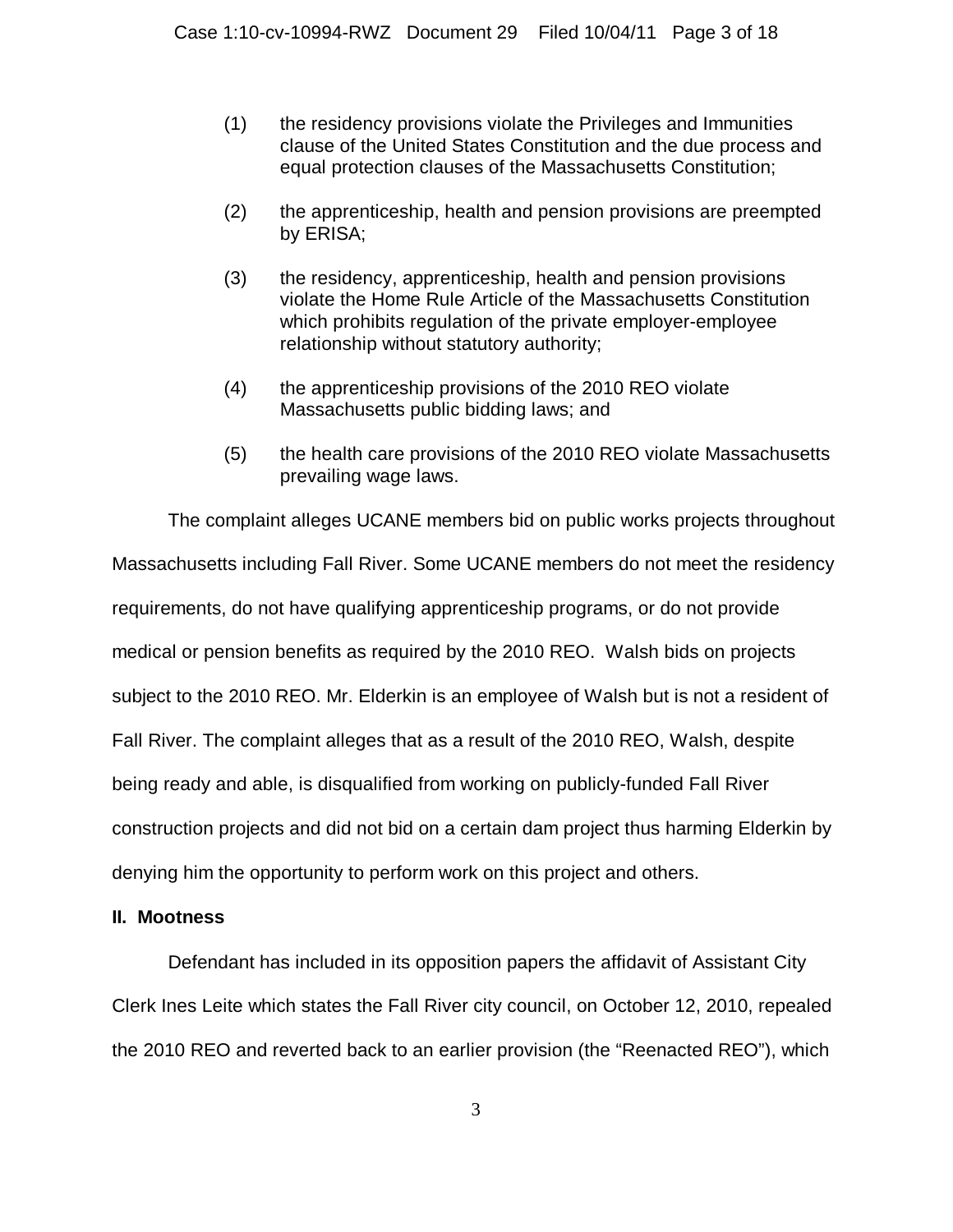### Case 1:10-cv-10994-RWZ Document 29 Filed 10/04/11 Page 4 of 18

had been approved in May 2000. This change, defendant suggests, moots plaintiffs' attack on the residency and pension/annuity provisions of the 2010 REO.

In Northeastern Florida Chapter of Associated General Contractors of America v. City of Jacksonville, Fla., 508 U.S. 656 (1993), an association of general contractors brought action against the City of Jacksonville, Florida (and others), challenging, as unconstitutional, an ordinance that provided additional funding to minority contractors. Id. at 658-659. While the case was on appeal, Jacksonville repealed the challenged ordinance and replaced it with a similar ordinance. Id. at 660. Respondents then moved to dismiss the case on mootness grounds arguing that a live controversy no longer existed. In denying respondents' mootness argument, the Court cited to its holding in City of Mesquite v. Aladdin's Castle, Inc., 455 U.S. 283, 289 (1982), noting it is a "well settled rule that a defendant's voluntary cessation of a challenged practice does not deprive a federal court of its power to determine the legality of the practice." Id. at 662. The Court found that "[t]here is no mere risk that Jacksonville will repeat its allegedly wrongful conduct; it has already done so," and rejected the notion that defendants should be permitted to "moot a case by repealing the challenged statute and replacing it with one that differs only in some insignificant respect." Id.

Here, as in City of Jacksonville, a municipality is arguing mootness after repealing a challenged contractor ordinance and replacing it with a similar one. Defendant's arguments are the same as those advanced by defendant in City of Jacksonville, and they fail for the same reason. Fall River's voluntary cessation of potentially unconstitutional conduct does not deprive this court of the power to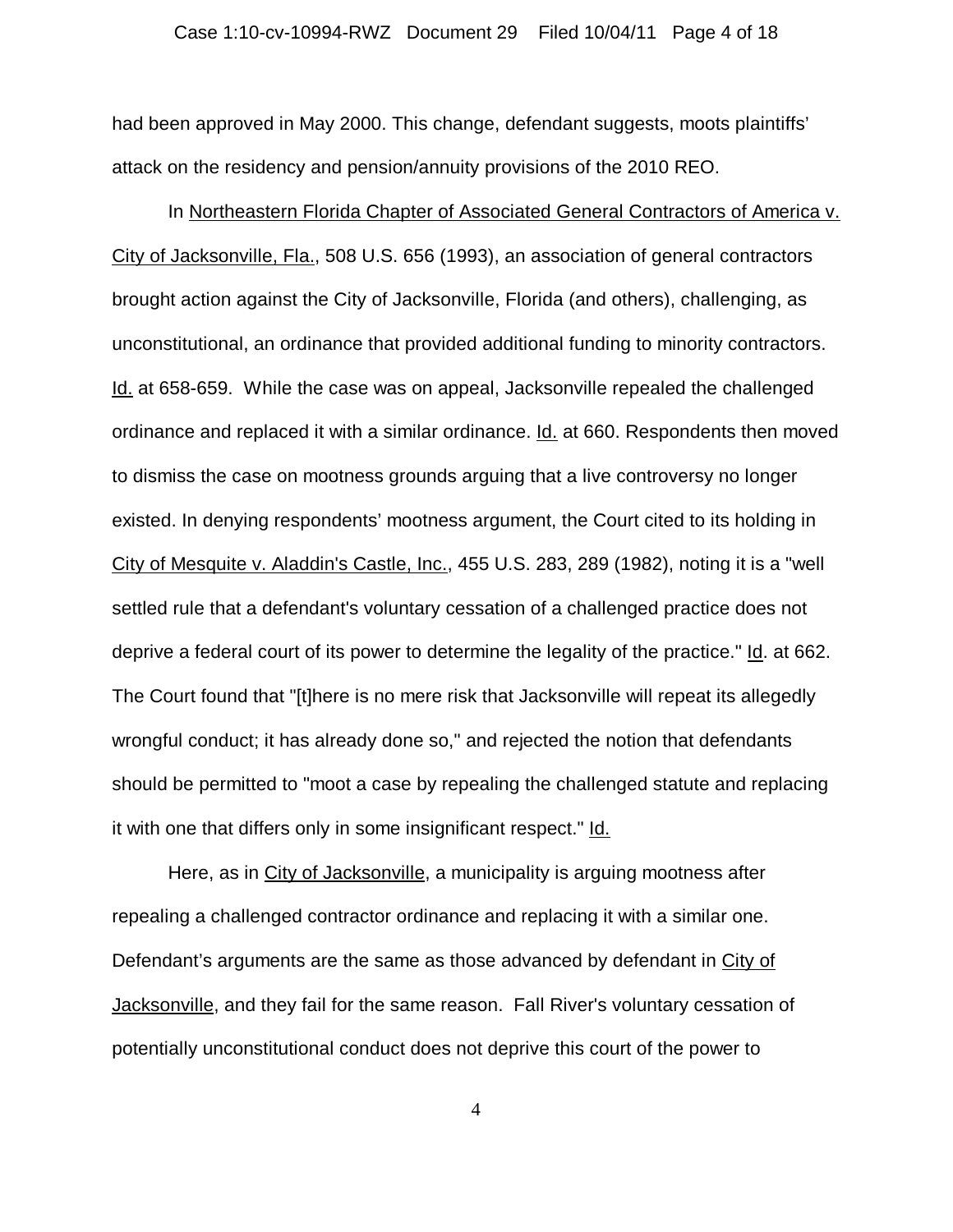### Case 1:10-cv-10994-RWZ Document 29 Filed 10/04/11 Page 5 of 18

determine the legality of the practice. Further, there is strong reason to believe that the 2010 REO will re-emerge in substantially similar form and therefore an imminent harm exists to plaintiffs. Plaintiffs submit several DVDs (and an affidavit summarizing their contents) of city council meetings where several council members discussed the repeal of the 2010 REO and suggested a redrafted version was a priority and in the works.<sup>1</sup> (Docket ## 14, 15 Exs. L-N.) See Oriental Health Spa v. City of Fort Wayne, 864 F.2d 486, 491 (7th Cir. 1988) (videotape of city council proceedings properly considered in deciding motion for summary judgment under public record exception to the hearsay rule (Federal Rule of Evidence 803(8))).

The challenge to 2010 REO is not moot.

## **III. Standard**

Summary judgment will be granted if there is no genuine dispute as to any material fact and the movant is entitled to judgment as a matter of law. Fed. R. Civ. P. 56. "Where the record taken as a whole could not lead a rational trier of fact to find for the non-moving party, there is no genuine issue for trial." Matsushita Elec. Indus. Co. v. Zenith Radio Corp., 475 U.S. 574, 587 (1986) (quotation marks omitted).

Fall River opposes summary judgment for lack of standing and on the merits.

 $1$  The meeting recordings reflect (1) comments from Jim Pomento, a local union member who stated that the Office of the Corporation Counsel was in the process of drafting a new 2010 REO; (2) discussion where Councilman Poulin referenced a document that stated the Mayor's administration intended to redraft the 2010 REO; and (3) comments from Councilman Ray Mitchell expressing his concern that the 2010 REO did not need to be repealed as it was "throwing the baby out with the dirty water." (Docket # 24.)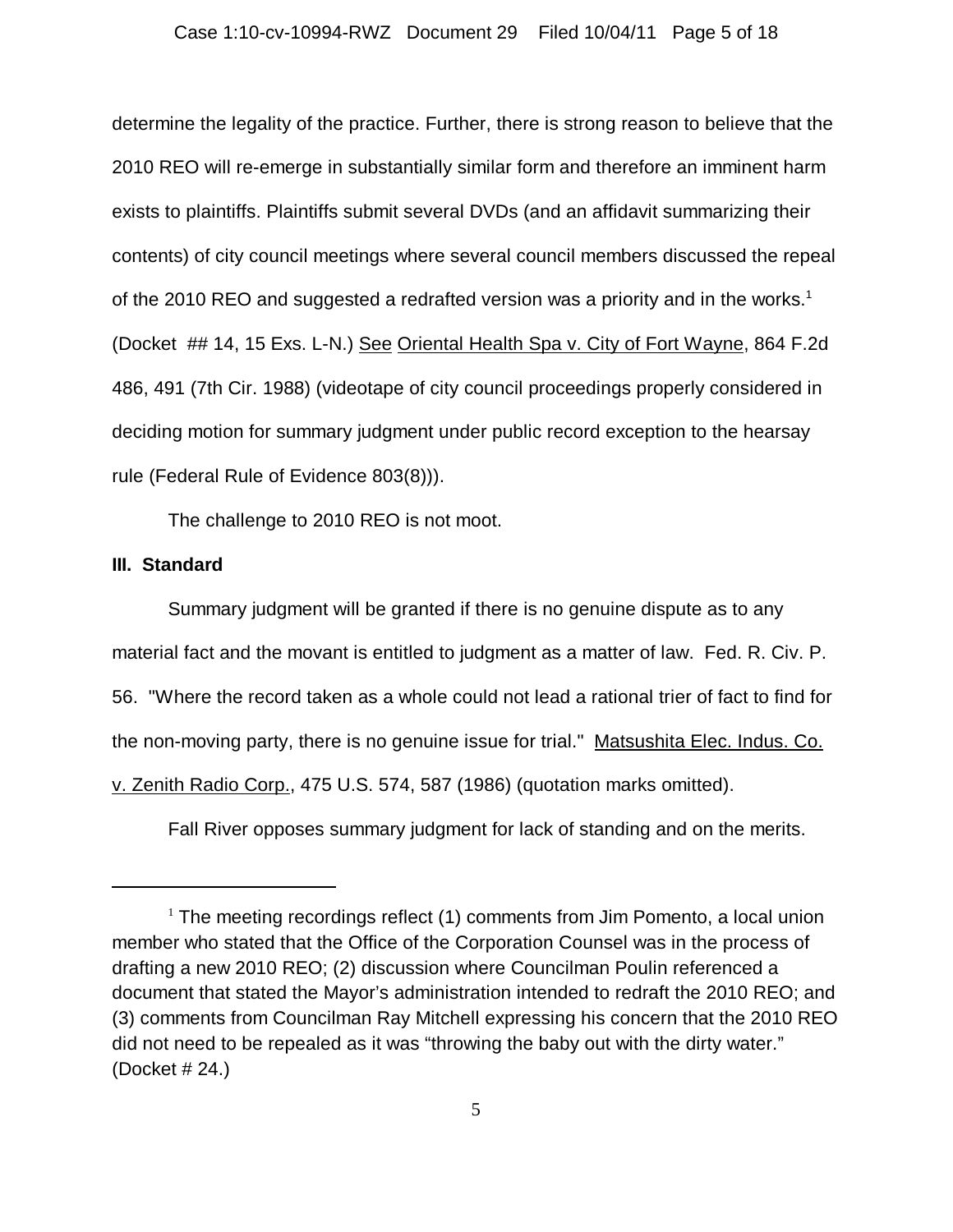## **IV. Analysis**

## **A. Standing**

## **1. Privileges and Immunity Standing**

The parties agree that Walsh did not bid on the dam project in Fall River after the 2010 REO was repealed, and that pursuant to a stipulation in this court, the 2010 REO has not been enforced. Defendant asserts plaintiffs lack standing as a result.

The fact that Walsh did not actually bid on the Dam Project is irrelevant. In the bidding context, "'[i]njury in fact' is the inability to compete on an equal footing in the bidding process, not the loss of a contract." City of Jacksonville, 508 U.S. at 657 (1993). Here, Walsh and Elderkin assert that because of the 2010 REO requirements, they were not able to compete fairly in the Fall River bidding process.

One June 23, 2010, shortly after the 2010 REO was implemented, the plaintiffs filed the complaint together with a request for an injunction. Defendant stipulated not to enforce it pending further order of the court (Docket # 6). This voluntary action on the part of defendant does not defeat plaintiffs' standing. A party "who must comply with a law or face sanctions has standing to challenge its application and therefore a party need not show that the law is being enforced or will be enforced." Hays v. City of Urbana, Ill., 104 F.3d 102, 103 (1997).

Accordingly, plaintiffs have standing.

## **2. ERISA Standing**

Defendant also argues that plaintiffs may not challenge the health plan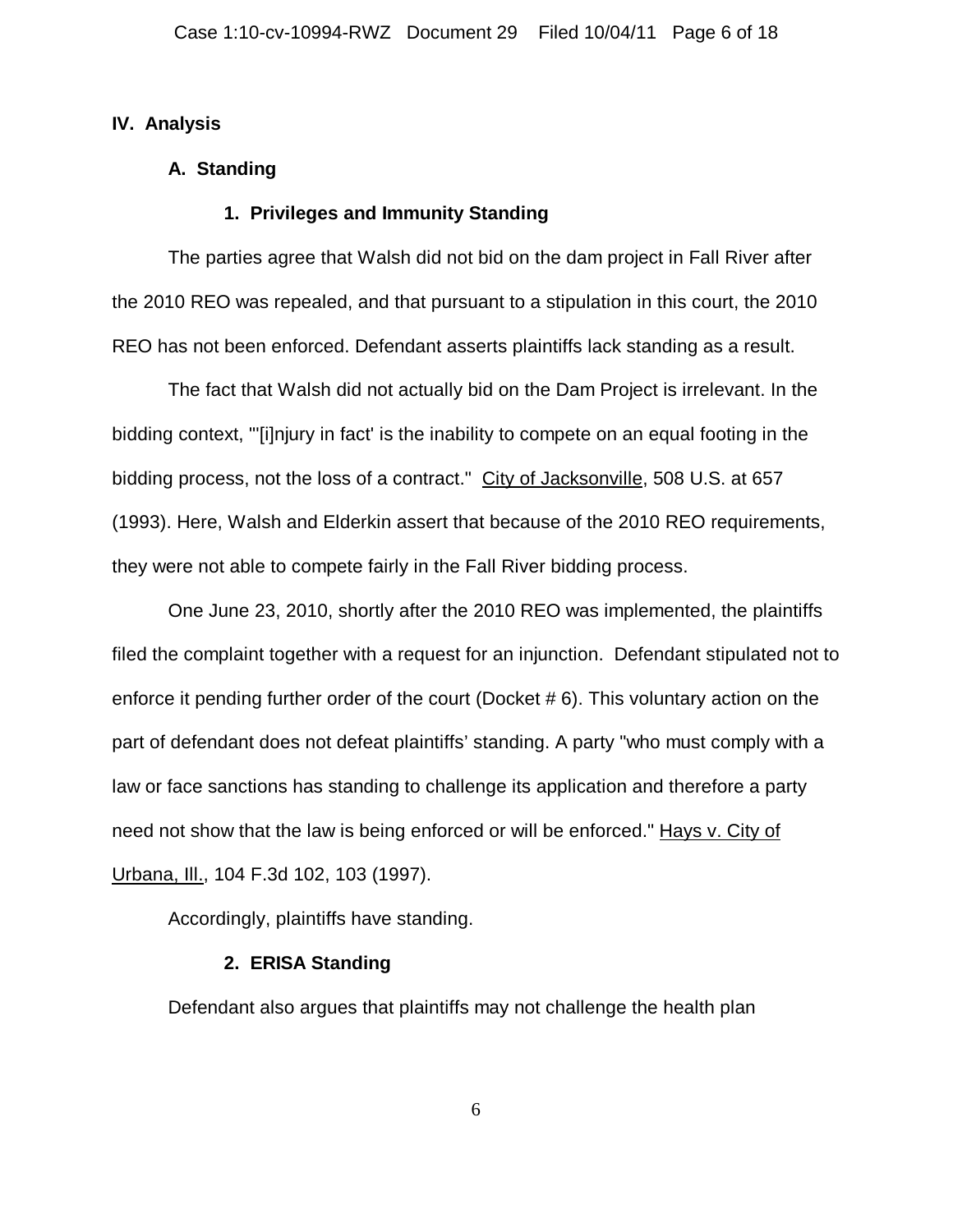requirement<sup>2</sup> of the 2010 REO because plaintiffs are not ERISA plan "participants" or "beneficiaries" as required by the civil enforcement section of ERISA (29 U.S.C. § 1132). However, plaintiffs do not bring an action or request relief under the civil enforcement section of ERISA. Importantly, they are not participants or beneficiaries requesting relief "under" ERISA. Plaintiffs simply claim that certain provisions of a municipal ordinance are unconstitutional and invalid because the provisions harm them and are preempted by federal law (in this case, ERISA). The fact that plaintiffs invoke the explicit preemption language of Section 514 of ERISA does nothing to negatively impact their standing, as plaintiffs are requesting injunctive and declaratory relief based on principals of federal supremacy and preemption law.

Because Walsh and Elderkin would have to comply with the 2010 REO if they wished to bid and work on Fall River construction projects, they have standing to challenge its application. Because at least one of its members has standing (i.e. Walsh) to bring suit, UCANE has associational standing to bring suit (for all claims) since the present action also raises issues germane to UCANE's function as a construction trade association, and participation from the members is not necessary for the court to issue relief. Hunt v. Washington State Apple Advertising Comm'n, 432 U.S. 333, 343 (1977) (trade group has associational standing to sue when (a) its members would otherwise have standing to sue in their own right; (b) the interests it seeks to protect are germane to the organization's purpose; and (c) neither the claim

 $^2$  The ruling in this section also applies to the 2010 REO pension and apprentice provisions.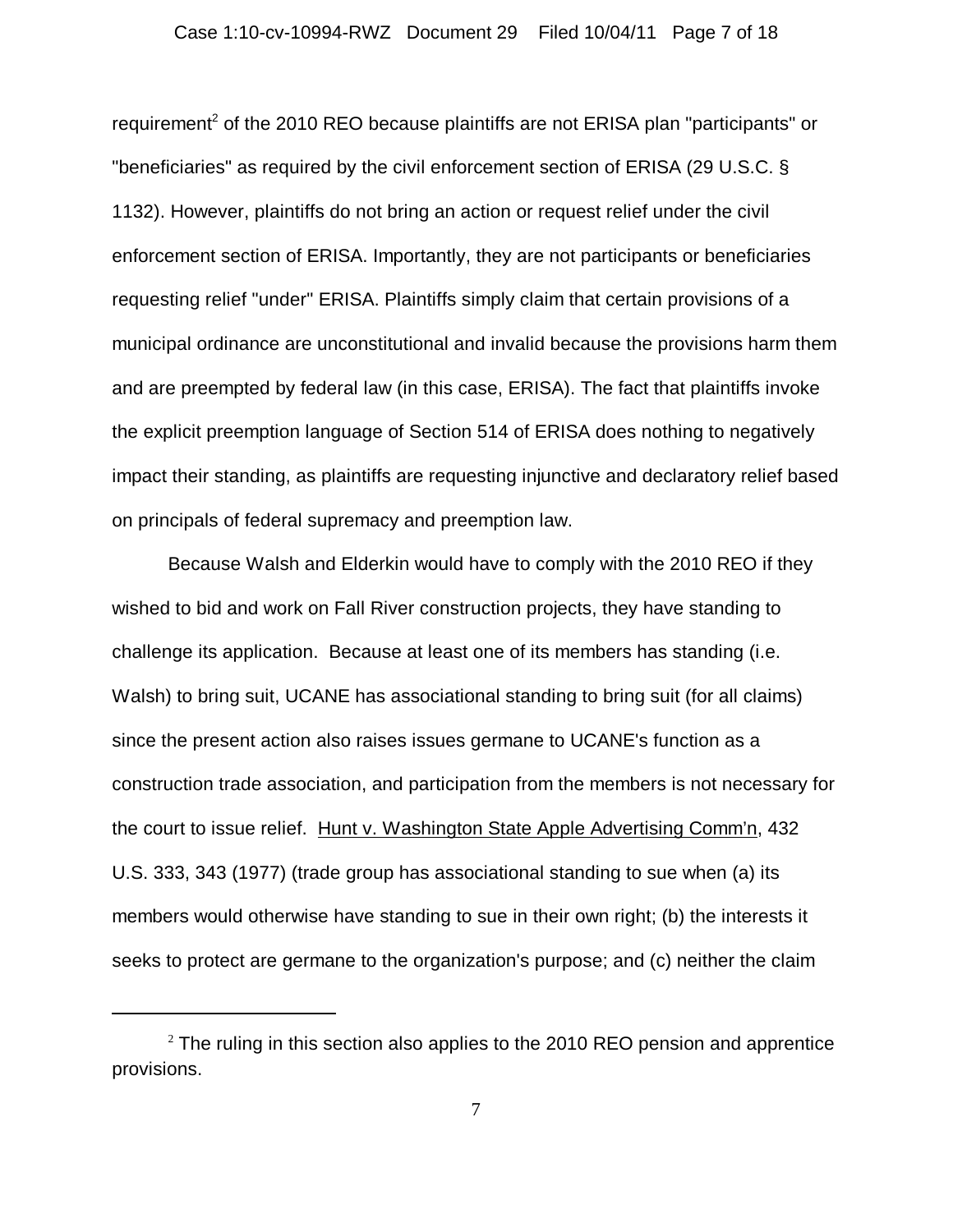asserted nor the relief requested requires the participation of individual members in the

lawsuit).

Since plaintiffs have standing, I now turn to the merits, the alleged constitutional

violations and preemption.

# **B. Violations of the Privileges and Immunity Clause of the United States Constitution**

# **1. The Residency Provisions (§§ 2-945(a) and 2a(iv) of the REO)**

Section 2-945 of the 2010 REO requires in relevant part:

on any construction project funded in whole or in part by city funds, or funds from a federal grant or loan … residents of the city … shall be given preference in hiring on a one-of-every-two ratio, after the employer's foreman....

Section 2(iv) of the 2010 REO requires in relevant part:

any bidders or subcontractors … awarded a contract … shall hire qualified residents of the City of Fall River in filling the apprentice to journeyman ratio for each trade prescribed therein

The Privileges and Immunities Clause of the United States Constitution states:

"The citizens of each state shall be entitled to all privileges and immunities of citizens

in several states." (U.S. Const. art. IV, § 2, cl. 1.) "The Clause is designed to prevent

the discriminatory treatment of citizens from other states … [to avoid] economic

Balkanization … [by keeping] states from adopting highly protectionist economic

policies. The Constitution protects nonresidents from economic discrimination so that

the nation may function as a single economic union." A.L. Blades & Sons, Inc. v.

Yerusalim, 121 F.3d 865, 869-870 (3rd Cir. 1997) (internal citations omitted). The word

"states" in the Clause is construed broadly and its protections extend equally to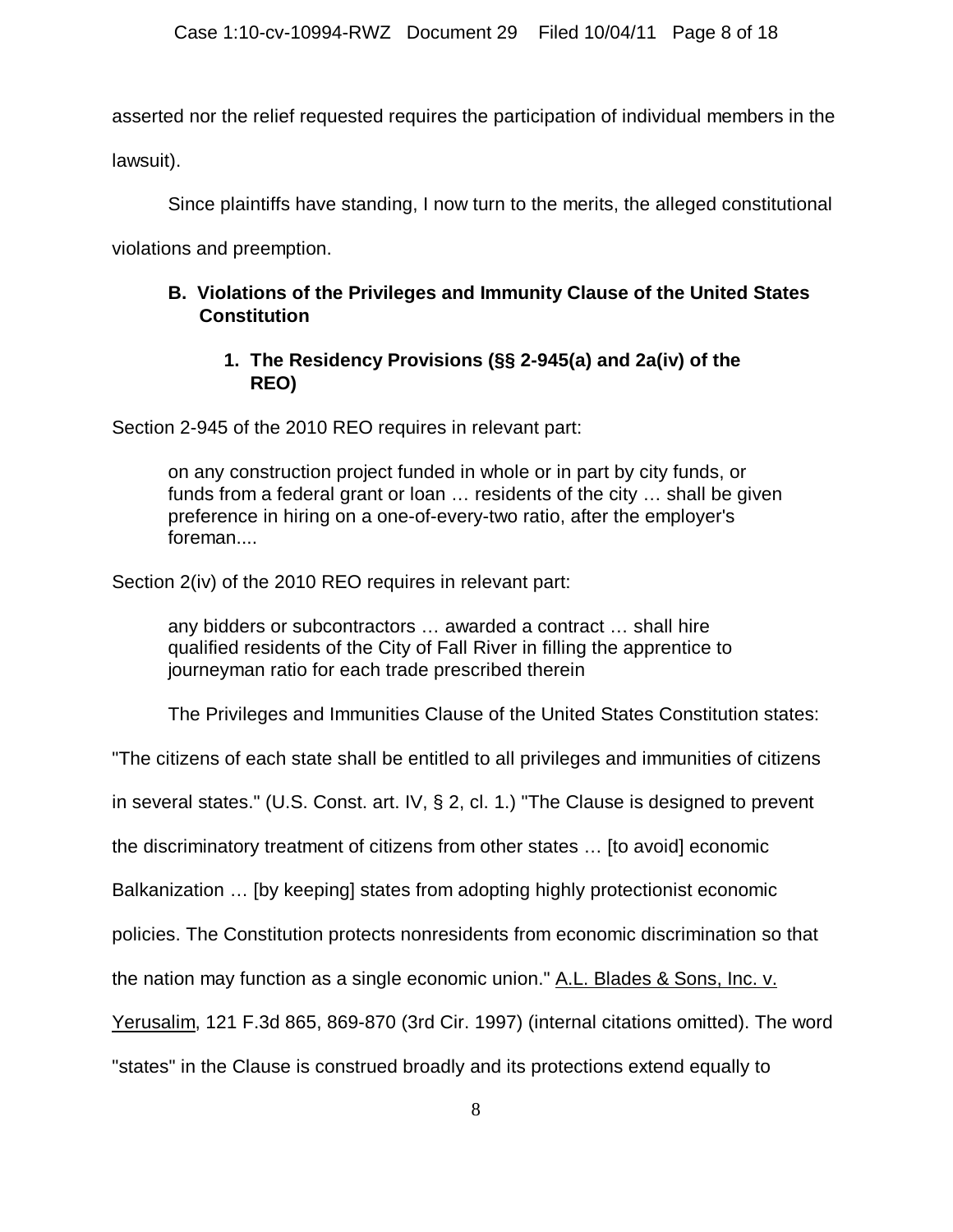### Case 1:10-cv-10994-RWZ Document 29 Filed 10/04/11 Page 9 of 18

municipal residents. United Bldg. and Construction Trades Council of Camden County v. Mayor and Council of City of Camden, 465 U.S. 208 (1984) (fact that "ordinance is a municipal, rather than a state, law does not place it outside the [] scope [of the Privileges and Immunities Clause]… a municipality is merely a political subdivision of the State, and what would be unconstitutional if done directly by the State can no more readily be accomplished by a city deriving its authority from the State.").

The Privileges and Immunities Clause only prohibits discriminatory acts that satisfy a two-step test: (1) first, the discriminatory act must be shown to impair one of the privileges protected under the Clause; (2) next, the burden shifts to the government, here Fall River, to establish that it had a substantial reason for the difference in treatment and that the discrimination bore a substantial relationship to its objectives. Toomer v. Witsell, 334 U.S. 385, 396 (1948); Supreme Court of Virginia v. Friedman, 487 U.S. 59, 64-65 108 S.Ct. 2260, 101 L.Ed.2d 56 (1988).

Fall River, apparently in reliance on mootness, does not advance any substantial justification for the discriminatory ordinance. Therefore, I need only address the first part of the inquiry, namely, whether the municipal residency requirements in the 2010 REO burdened a recognized protection under the Privileges and Immunities Clause.

Sections 2-945 and 2(iv) of the 2010 REO requires any prospective bidder on Fall River construction projects to staff its team so that 100% of the apprentices and 50% of all other workers are Fall River residents. This essentially requires that the majority of all workers on every Fall River job be residents. Such a scheme puts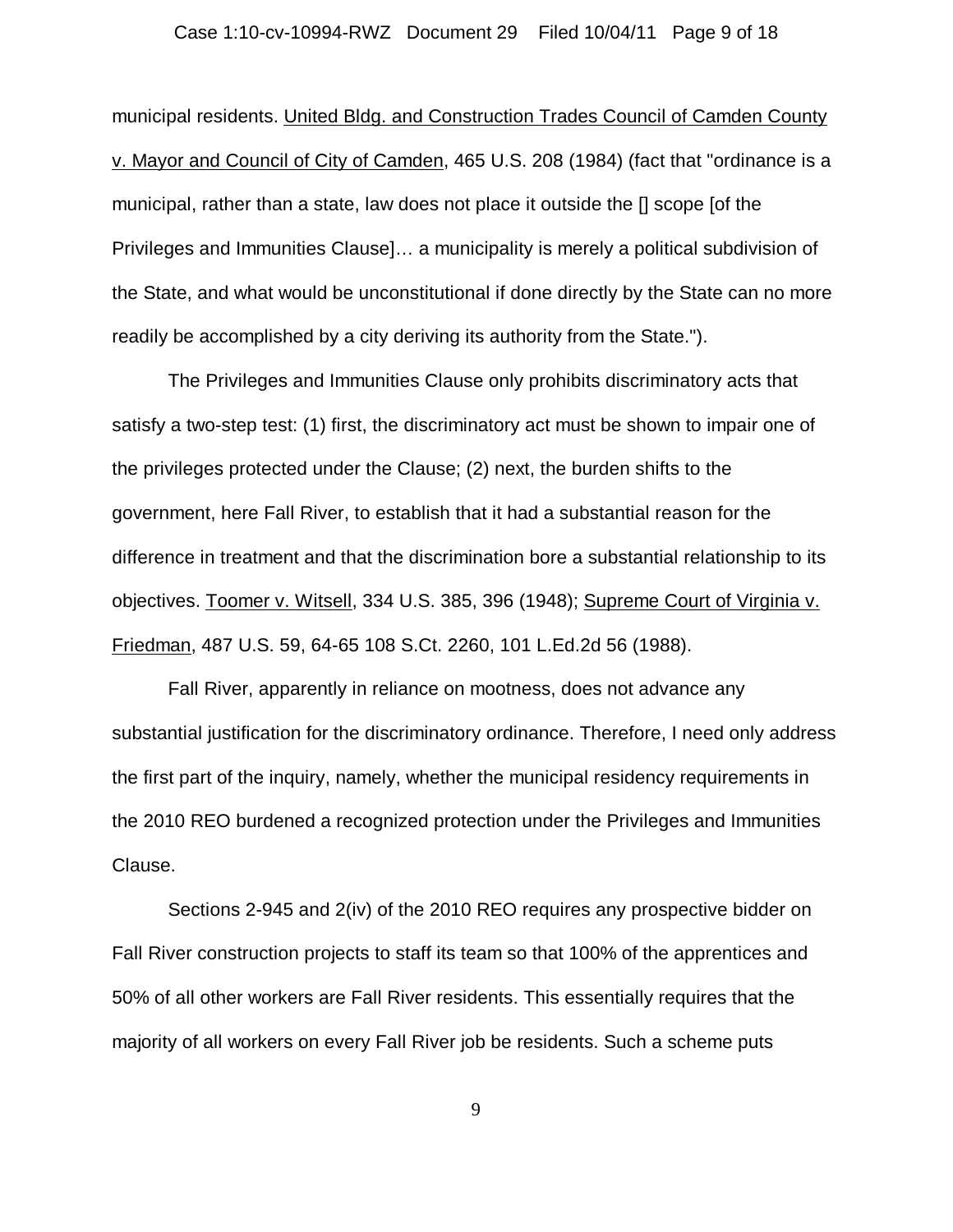### Case 1:10-cv-10994-RWZ Document 29 Filed 10/04/11 Page 10 of 18

UCANE members that do not employ extensive quantities of Fall River residents at a competitive disadvantage – they will have to expend time, effort and resources recruiting Fall River employees prior to bidding on a Fall River construction project. Therefore, any contractor who already enjoys a high margin of Fall River employees will have an unfair economic advantage since it will not have to engage in further recruitment efforts.

Such municipal residency requirements implicate the right of workers, such as Elderkin, to be productive and find suitable work. There is a "fundamental right to employment, where the employee is hired by a private employer who receives a government contract to work on a public project." A.L. Blades, 121 F.3d at 871; Connecticut ex rel. Blumenthal v. Crotty, 346 F.3d 84, 97 (2d Cir. 2003) ("pursuit of a livelihood, [is] a fundamental right within the purview of the Privileges and Immunities Clause"); O'Reilly v. Board of Appeals for Montgomery County, Md., citing Camden, 942 F.2d 281, 284 (4th Cir. 1991) ("the pursuit of a common calling is one of the most fundamental of those privileges protected by the Clause.").

Because the 2010 REO residency requirements impede a fundamental right under the Privileges and Immunities Clause and Fall River does not offer any justification, the Toomer test is satisfied, and as a matter of law the residency requirement is invalid. See O'Reilly, 942 F.2d at 284 (invalidating county regulation requiring taxi cab drivers to be familiar "with the geographical area to be served" before they could receive a passenger license).

### **C. ERISA Preemption**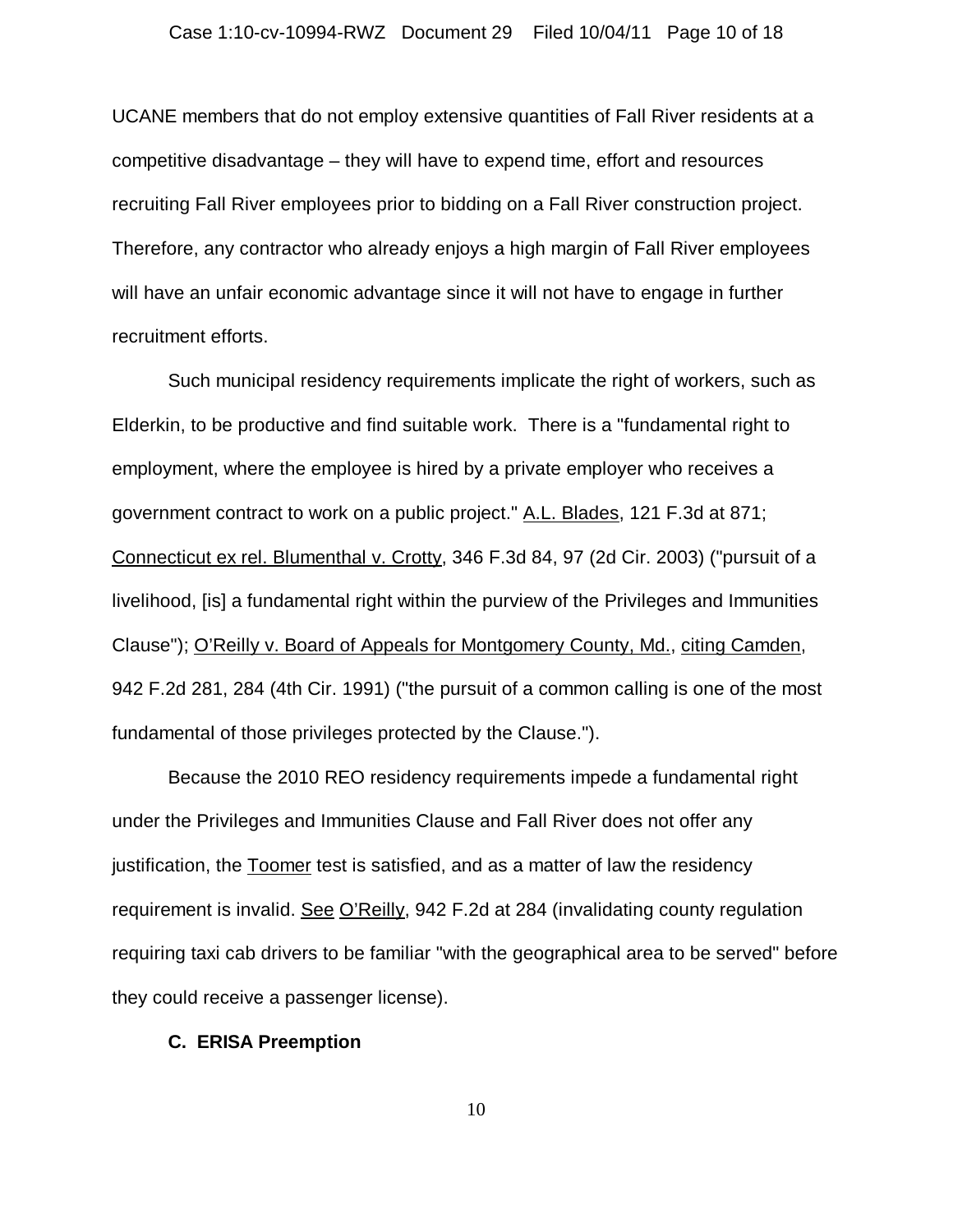### Case 1:10-cv-10994-RWZ Document 29 Filed 10/04/11 Page 11 of 18

ERISA preempts "any and all State laws insofar as they may now or hereafter "relate to" any "employee benefit plan" that is not otherwise exempt. 29 U.S.C. § 1144(a). An "employee benefit plan" is a plan that is "established or maintained by an employer … for the purpose of providing for its participants or their beneficiaries (29 U.S.C. § 1002 (1)), medical … disability, death or unemployment, or vacation benefits, apprenticeship or other training programs, or day care centers, scholarship funds, or prepaid legal services." 29 U.S.C. § 1002 (1)(a). An "employee benefit plan" also means "any plan, fund, or program … established or maintained by an employer … that by its express terms … (i) provides retirement income to employees or (ii) results in a deferral of income … for periods extending to the termination of covered employment or beyond." 29 U.S.C. § 1002 (2).

"[E]xplanation for the broad preemption provision is clear: By preventing states from imposing divergent obligations, ERISA allows each employer to create its own uniform plan, complying with only one set of rules (those of ERISA) and capable of applying uniformly in all jurisdictions where the employer might operate." Simas v. Quaker Fabric Corp. of Fall River, 6 F.3d 849, 852 (1st Cir. 1993)

Historically, the Supreme Court has interpreted the ERISA preemption clause broadly. See, e.g., FMC Corp. v. Holliday, 498 U.S. 52, 58 (1990) ("The preemption clause is conspicuous for its breadth.") However, beginning in the mid- to late-1990s the Supreme Court began to rein-back its broad ERISA preemption jurisprudence, suggesting heightened scrutiny is appropriate when construing the statutory phrase "relates to" in determining whether a plan is an "employee benefit plan" under ERISA.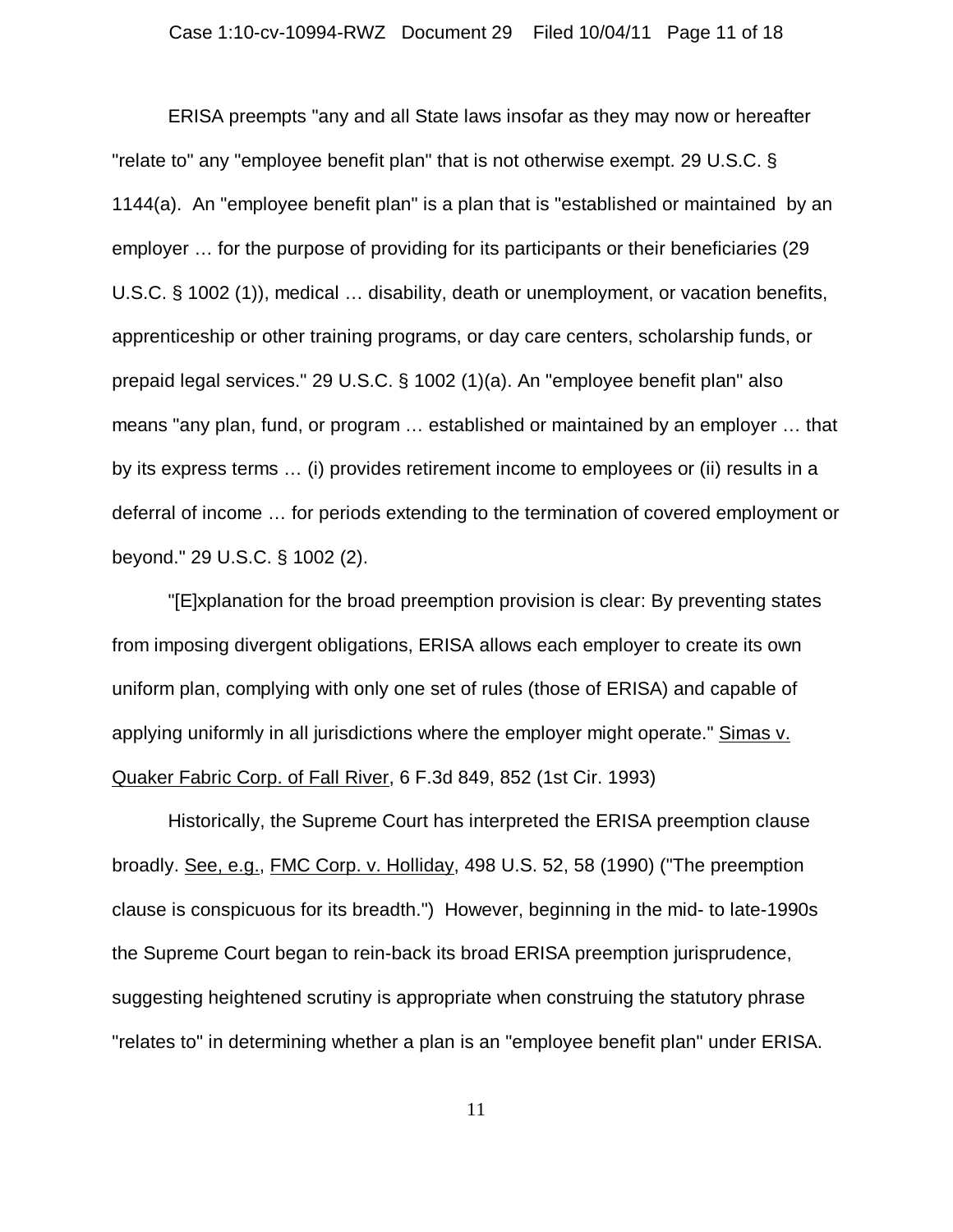New York State Conference of Blue Cross & Blue Shield Plans v. Travelers Ins. Co., 514 U.S. 645, 655-56 (1995) (finding "governing text of ERISA is clearly expansive... [i]f 'relate to' were taken to extend to the furthest stretch of its indeterminacy, then for all practical purposes pre-emption would never run its course ... [instead, one must look to] Congress's intent to establish the regulation of employee welfare benefit plans as exclusively a federal concern."); California Div. of Labor Standards Enforcement v. Dillingham Construction, 519 U.S. 316 (1997) (the Court stated "to determine whether a state law has the forbidden connection, we look both to the objectives of the ERISA statute as a guide to the scope of the state law that Congress understood would survive[…] as well as to the nature of the effect of the state law on ERISA plans") (citations omitted).

Here however, the court need not engage in a prolonged "relate[s] to" analysis because the pension, healthcare and apprenticeship provisions of the 2010 REO are all mandatory requirement provisions. $3$  The contested provisions all specifically mandate that Fall River contractors provide various employee benefits or operate employee benefit programs. There is little doubt that an explicit decree to put into existence a benefit program "relate[s] to" an "employee benefit plan" for ERISA preemption purposes. Travelers itself recognized as much. Travelers, 514 U.S. at 658 (citing with approval Supreme Court precedent where "ERISA pre-empted state laws

<sup>&</sup>lt;sup>3</sup> Cf. Turner v. Fallon Community Health Plan, Inc., 127 F.3d 196, 199 (1st Cir. 1997) (recognizing the Supreme Court has "set some new limits on preemption" but declining to conduct "relate to" analysis; finding "[i]t would be difficult to think of a state law that 'relates' more closely to an employee benefit plan than one that affords remedies for the breach of obligations under that plan.").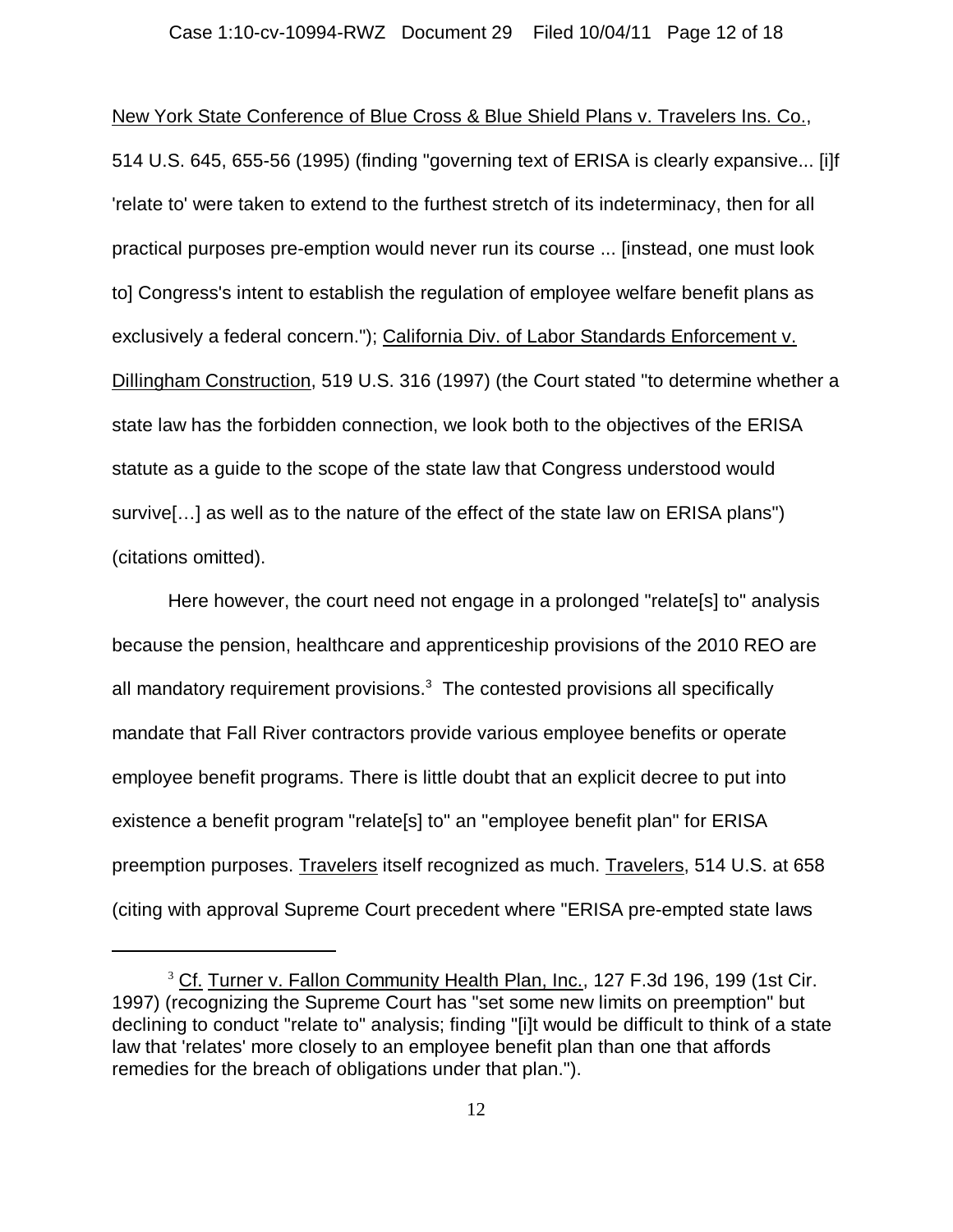## Case 1:10-cv-10994-RWZ Document 29 Filed 10/04/11 Page 13 of 18

that mandated employee benefit structures or their administration".) Other cases are in accord. Simas, 6 F.3d at 852 (1st Cir. 1993) ("a state statute that obligates an employer to establish an employee benefit plan is itself preempted even though ERISA itself neither mandates nor forbids the creation of plans."); Arizona State Carpenters Pension Trust Fund v. Citibank, citing Travelers, 125 F.3d 715, 723 (9th Cir. 1997) (there are "three areas in which ERISA was intended to preempt state law;" the first includes "state laws that mandate employee benefit structures or their administration") (internal citations omitted); Coyne & Delany Co. v. Selman, 98 F.3d 1457, 1469 (4th Cir. 1996) (same) (all emphasis added).

# **1. Health and Pension Provisions of the 2010 REO (§ 2a(v))<sup>4</sup>**

Section 2a(v) of the 2010 REO requires in relevant part that:

The bidder and all subcontractors under the bidder must furnish at their expense, hospitalization, pension/annuity and medical benefits for all their employees employed on the project ….

Section 20a(v) of the 2010 REO is clearly a requirement that is "maintained for the purpose of providing [] its participants" with "medical, surgical, or hospital care," and therefore is an "employee benefit program" under ERISA. Mandatory medical benefits programs are preempted by ERISA. Standard Oil Co. of California v. Agsalud, 442 F. Supp. 695, 711 (N.D. Cal. 1977), aff'd, 633 F.2d 760 (9th Cir. 1980) aff'd mem., 454 U.S. 801 (1981) (finding Hawaii state law mandating employers provide comprehensive prepaid health care to employees preempted by ERISA); Catholic Charities of Maine, Inc. v. City of Portland, 304 F.Supp.2d 77, 92 (D. Me. 2004)

 $4$  Section 1(A)(4) of the Reenacted REO is substantially the same provision.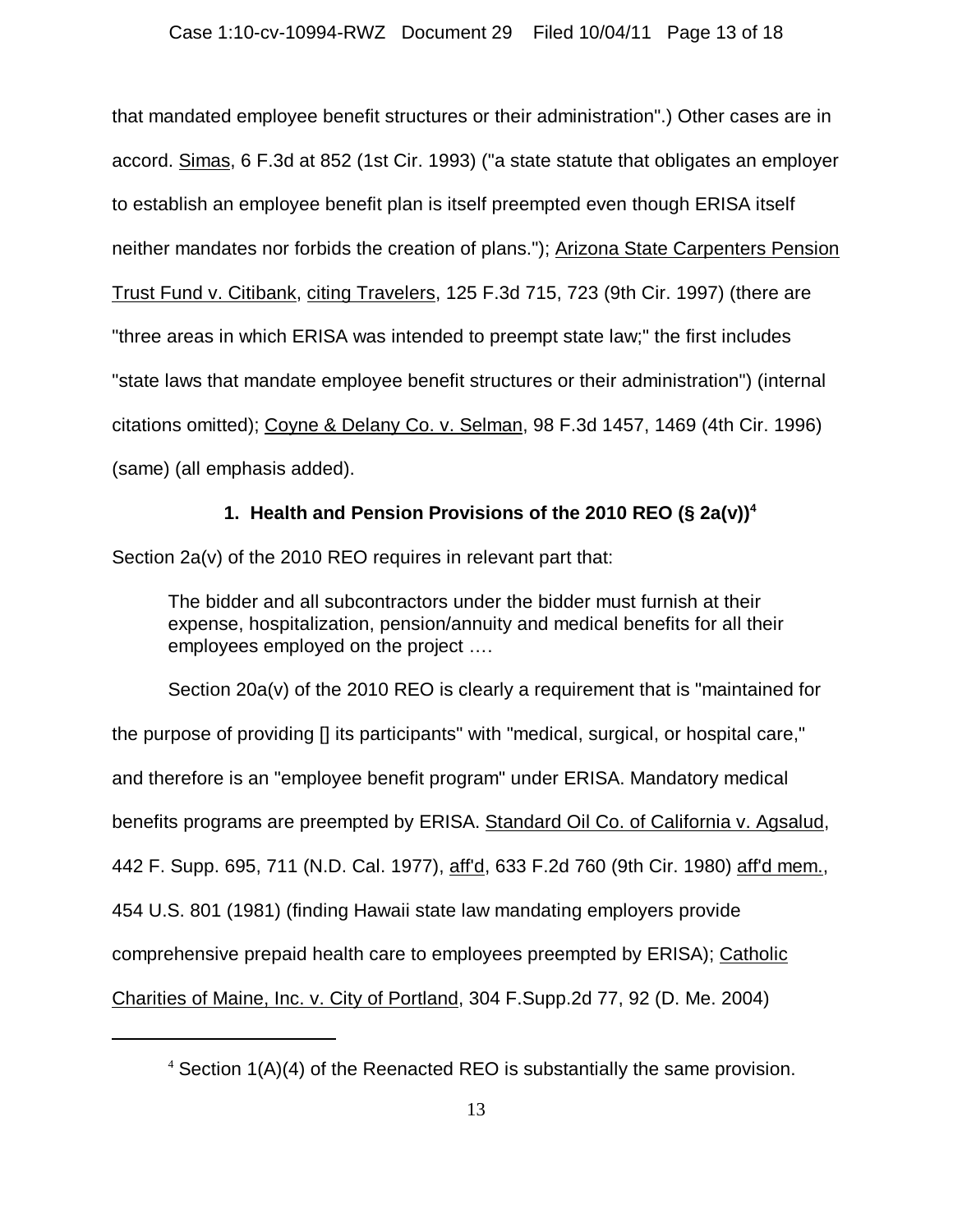(holding Maine ordinance requiring city funded employers to provide health and

employment benefits to domestic partners preempted under ERISA); District of

Columbia v. Greater Washington Bd. of Trade, 506 U.S. 125, 127-129 (1992) (finding

D.C. law requiring employers to provide health insurance to worker compensation

recipients preempted by ERISA).

# 2. Apprenticeship Provision<sup>5</sup> of the 2010 REO (§ 2a(iii))<sup>6</sup>

Section 2a(iii) of the 2010 REO requires in relevant part that:

bidder and all subcontractors … must maintain or participate in a bona fide active apprentice training program [under Massachusetts law]… for each apprenticeable trade or occupation represented in their work … that is approved by… the department of labor … and must abide by the apprentice to journeymen ratio for each trade prescribed therein… [the] apprentice training program [must have] operated without suspension for at least 3 years prior to the bid date… and [must have] completed or graduated at least 2 apprentices per year per trade for the same period….

Here, Section 2a(iii) of the 2010 REO improperly mandates the use of an

apprenticeship program for all bidders and subcontractors. Defendant argues that the

Supreme Court's holding in **Dillingham, supra, is controlling and teaches against a** 

finding of preemption. In Dillingham, the Supreme Court declined to preempt a

California state law that allowed contractors to pay lower wages to participants of

state-approved apprenticeship programs.

However, the law construed in Dillingham was an alteration of a "prevailing"

 $5$  Although plaintiffs label Section 2(IV) as an apprenticeship provision – the court considers it a residency provision because, although the text does mention "apprentices," the provision's purpose is to impose residency requirements on the hiring of apprentices.

 $6$  Section 1(A)(3) of the Reenacted REO is substantially the same provision.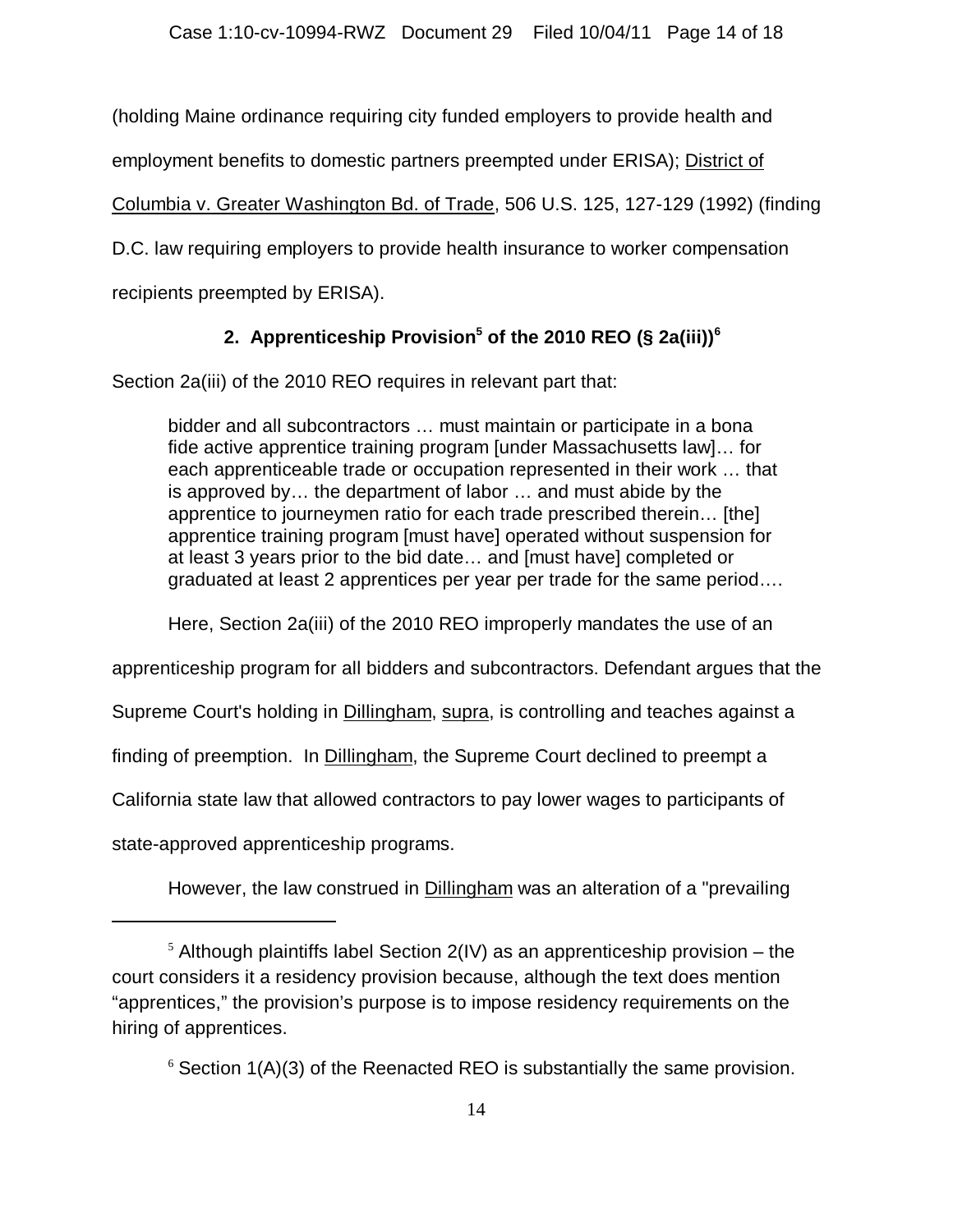### Case 1:10-cv-10994-RWZ Document 29 Filed 10/04/11 Page 15 of 18

wage" law that had only a tangential affect on actually regulating apprenticeship programs. Id. at 332. As defendant partially quotes in its opposition, Dillingham expressly recognized that "[n]o apprenticeship program is required by California law to meet California's standards … apprenticeship programs that have not gained [] approval may still supply public works contractors with apprentices … [the statute at issue] alters incentives but does not dictate the choices facing ERISA plans." Id. at 332. (Docket # 20 at 10).

By contrast, Fall River is mandating an apprenticeship program that not only requires bidders and contractors to operate such a program, but also requires approval by the state, and that the program existed for at least three years prior to any bidding. Such an apprenticeship program mandate is preempted by ERISA. See Minnesota Chapter of Associated Builders and Contractors, Inc. v. Minnesota Dept. of Public Safety, 267 F.3d 807, 814-815 (8th Cir. 2001), cert. denied, 535 U.S.1096 (2002) (finding law allowing "only licensed journeymen and registered apprentices [to] perform fire protection work" preempted by ERISA and unaffected by Dillingham, where purpose of apprenticeship program was not related to merely providing "economic incentive[s]").

## **3. Preemption Is Not Saved By the Fitzgerald Act**

Defendant argues that even if the court finds that the apprentice program mandate relates to an ERISA plan, it is saved by Section 514(D) because ERISA saves laws to the extent that preemption would modify or impair another federal statute. Here, it argues the "Fitzgerald Act," 29 U.S.C. § 50, which generally promotes the welfare of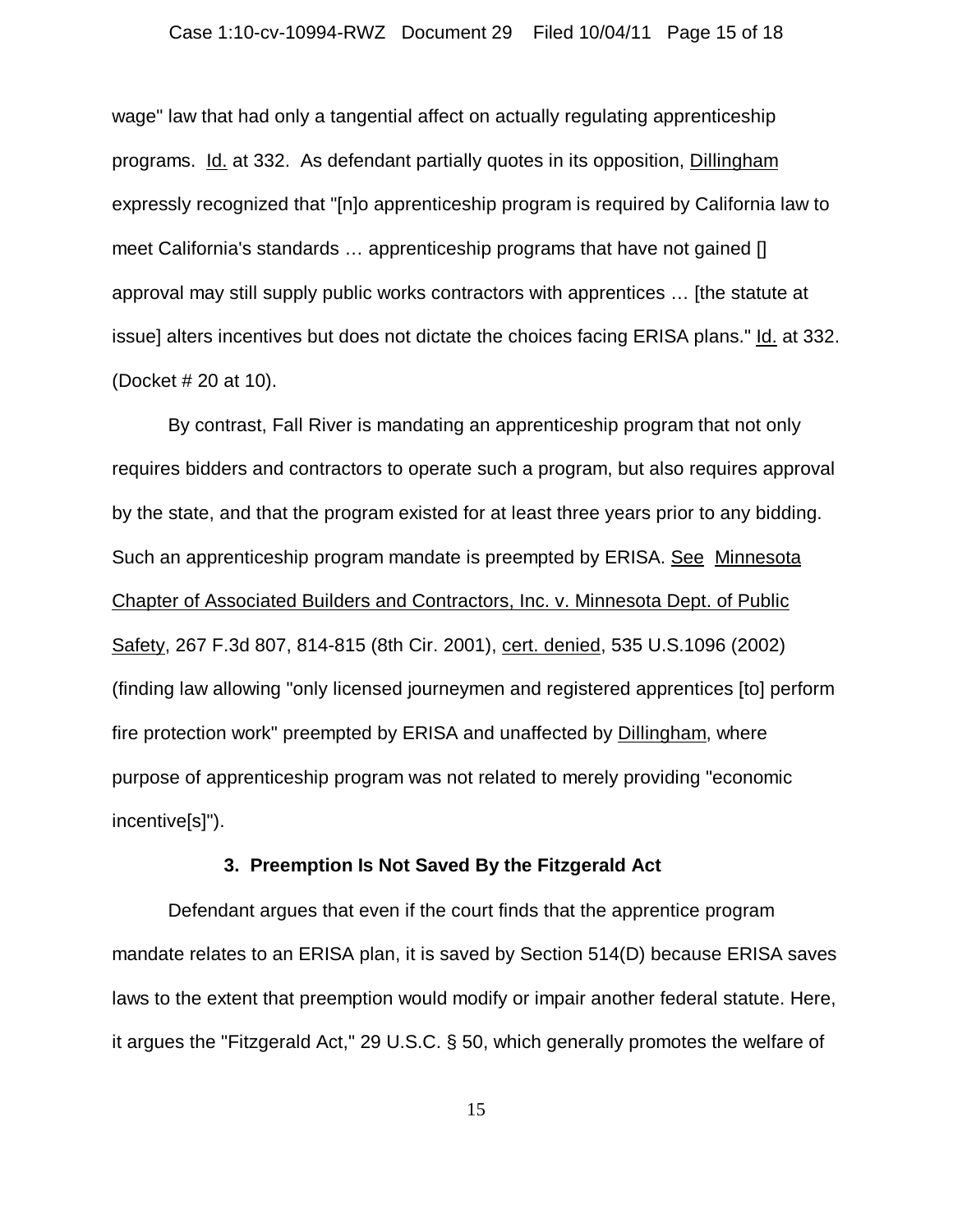### Case 1:10-cv-10994-RWZ Document 29 Filed 10/04/11 Page 16 of 18

apprentices, would be substantially impaired. This precise argument was raised and rejected in Hydrostorage, Inc. v. Northern California Boilermakers Local Joint Apprenticeship Committee, 685 F.Supp. 718, 721 (9th Cir. 1989). In Hydrostorage, the court found that neither the Fitzgerald Act nor the statute at issue in the case contained any mechanisms of federal enforcement and therefore were not in contradiction. The court further found that the core objective of the Fitzgerald Act was merely to implement standards for the registration of apprenticeship programs, and as such really had no bearing on the statute at issue.

The issue in this case is identical. Defendant's Fitzgerald Act argument fails.

## **4. Fall River Was Not Acting As a Market Participant**

Next, defendant argues that even if the court finds that the apprentice and health mandates "relate to" an ERISA plan, and would otherwise be preempted, the City's activities fall under the "market participant" exception. Fall River urges the court to apply Fifth Circuit precedent holding that the market participant doctrine applies to ERISA preemption either when the activity is (1) essentially proprietary; or (2) when its scope is so narrow that it defeats any inference that the challenged action was aimed at policy, not proprietary, goals. Cardinal Towing & Auto Repair Inc., City of Bedford, 180 F.3d 686, 693 (5th Cir. 1999).

The Supreme Court has stated "[t]he 'market participant' doctrine reflects the particular concerns underlying the Commerce Clause, not any general notion regarding the necessary extent of state power in areas where Congress has acted" (i.e. ERISA). Wisconsin Dep't of Industry, Labor and Human Relations v. Gould, Inc., 475 U.S. 282,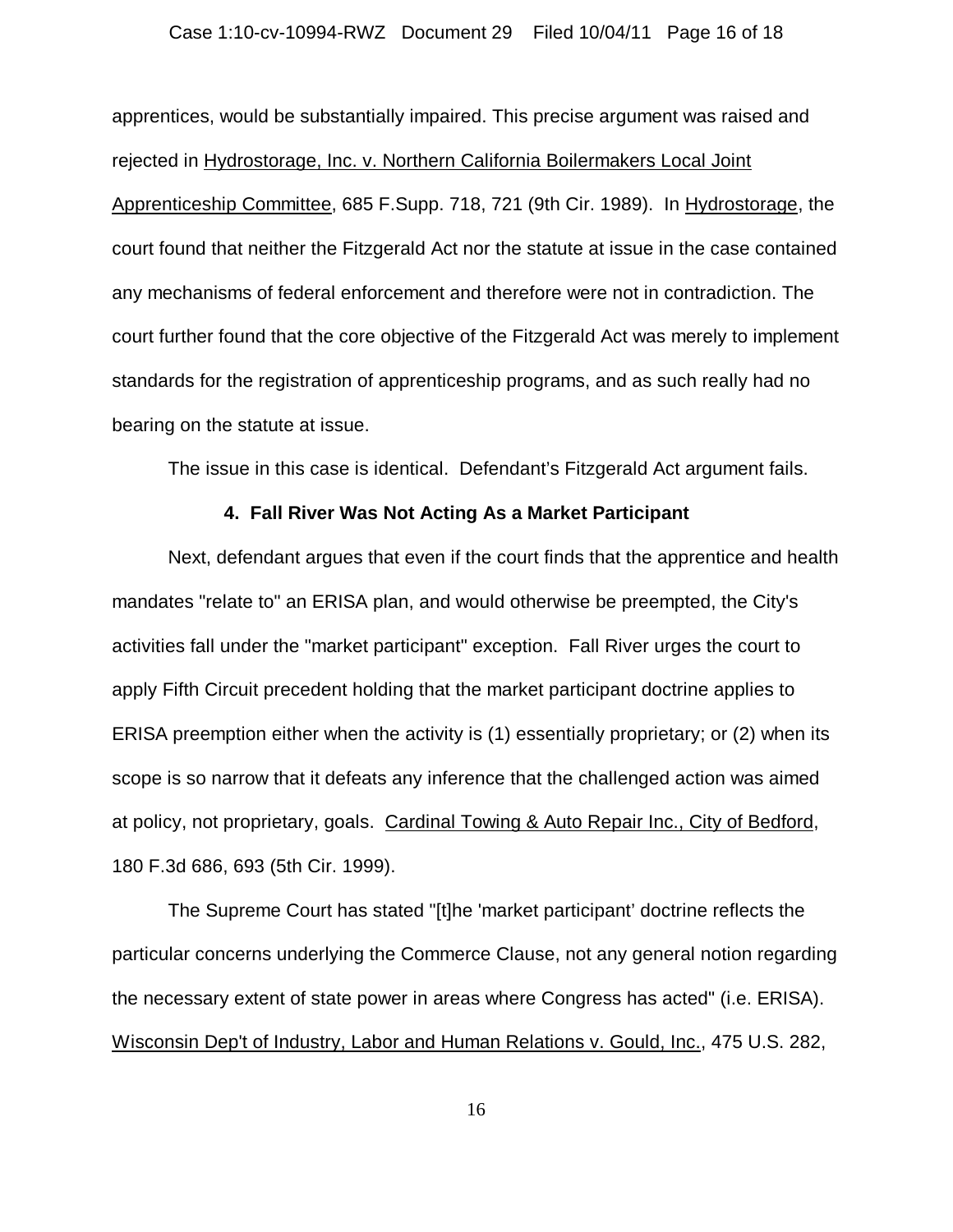289 (1986). It has also not yet addressed whether the market participant exception can be raised as a bar to preemption in the context of ERISA, Council of City of New York v. Bloomberg, 6 N.Y.3d 380, 394 (2006), nor has the First Circuit. As such, it is not clear that defendant can avail itself to this exception.

However, when the exception is applied (e.g., dormant commerce clause cases), the state entity must directly participate in the market by purchasing goods or services. Engine Mfrs. Ass'n v. S. Coast Air Quality Mgmt. Dist., 498 F.3d 1031 (9th Cir. 2007). "If the state's direct participation in the market is 'tantamount to regulation' the market participant doctrine will not exempt the state's action from preemption." Gould, 475 U.S. at 289. Defendant's assertion that Fall River's imposition of "apprenticeship" and "healthcare" programs is akin to purchasing goods and services in the marketplace is unconvincing. Broad and varied municipal mandates, such as these, are tantamount to regulations.

Further, even if the Cardinal Towing analysis is applied, defendant has not sufficiently established that it was acting as a market participant and not a regulator. First, defendant does not advance any factual support for its market participant theory – it fails to adduce evidence (affidavits, city council transcripts, etc.) describing the City's true purpose of these regulations – their relationship, if any, to market economics, and/or any pecuniary interests motivating their passage. Second, the sweeping nature of the multiple and independent requirements of the mandates is strong evidence that they are not narrow in scope or motivated by a specific proprietary interest. Thus, even if the Cardinal Towing analysis is applicable here, Fall River has not satisfied either